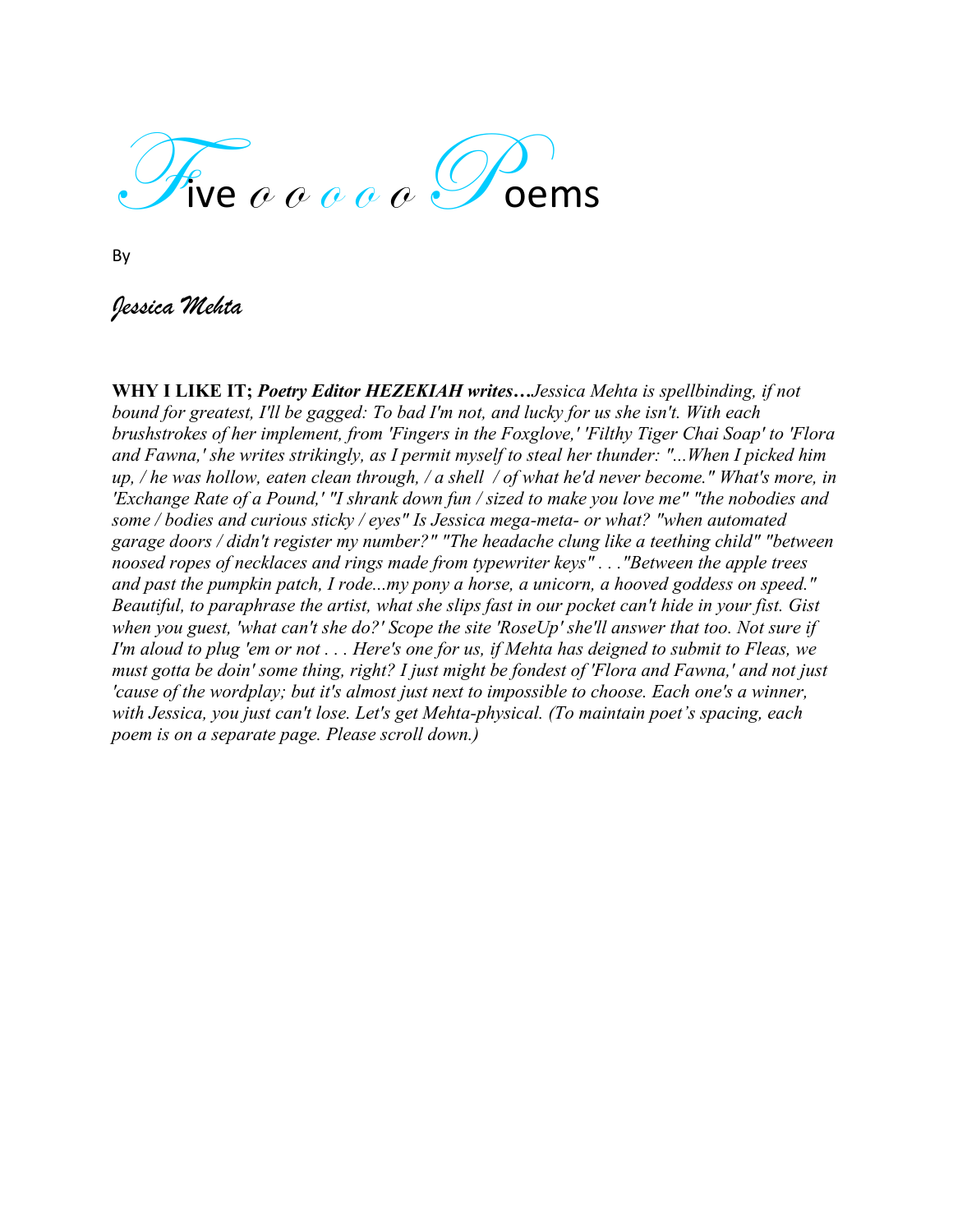### *Fingers in the Foxglove*

Dead winged beasts fell all around me—for a week I stepped over a sparrow chick fallen from the heavens of my cottage. *He just gave up before giving life a chance.* I asked you

if swans fly. You told me you didn't know, but they're protected by the monarchy. I walked on butterflies at the garden and clawed my fingers into the foxglove soil. Here, I was to bury the chick. When I picked him up, he was hollow, eaten clean through, a shell

of what he'd never become.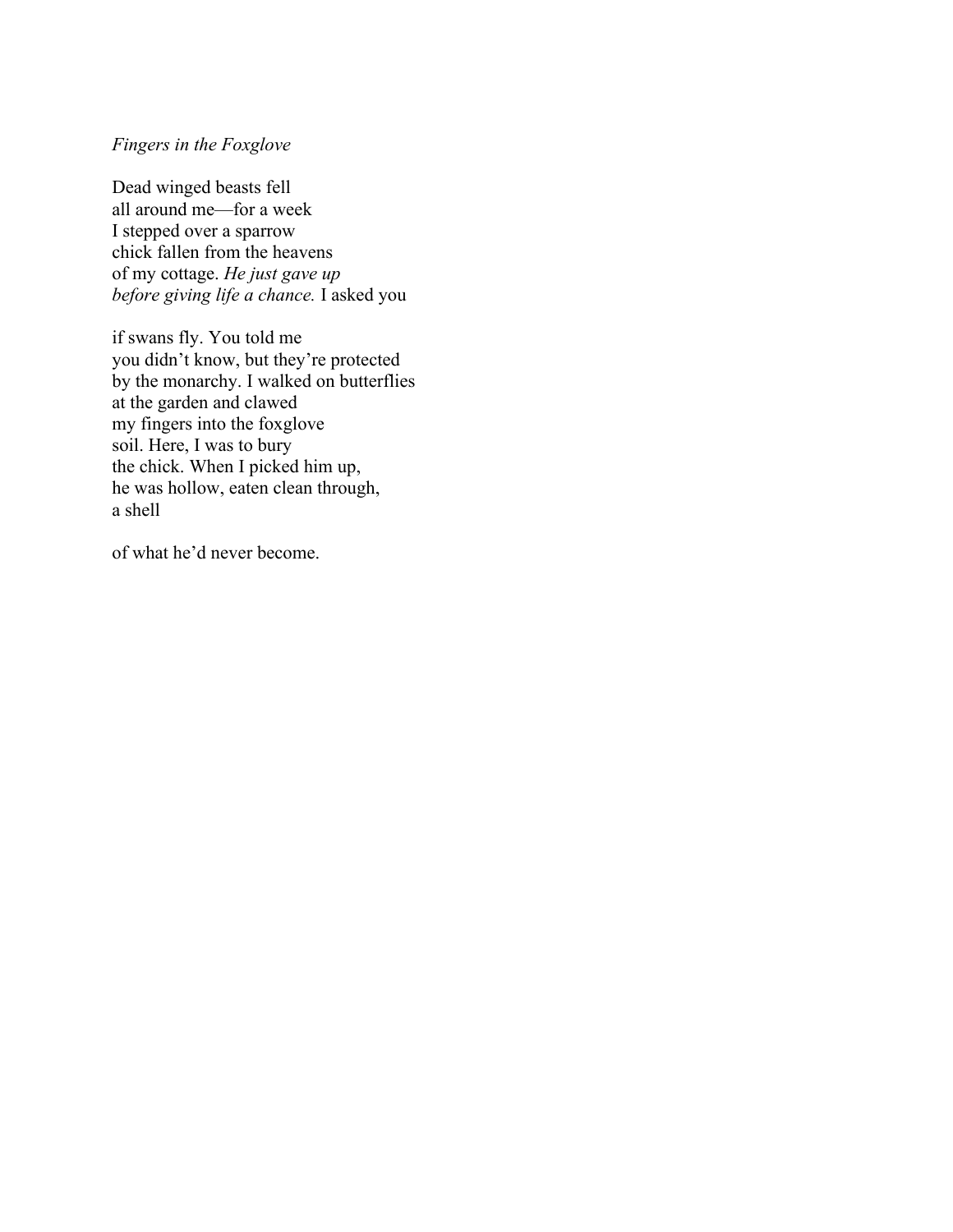# *Exchange Rate of a Pound*

I shrank down fun sized to make you love me and prove my strength to the world, all the nobodies and some bodies and curious sticky eyes. It's easier to love

what slips fast into your pocket, what you can hide in your fist to pull from a child's ear. Was I simpler to love

when automated garage doors didn't register my number? Lighter to bear when only kid blood pressure monitors fit? Tell me it was worth it, that I made a good choice, that I bought your approval (my god, the price) with my weight, pound after pound after toddler clutching mom's skirt scared pound.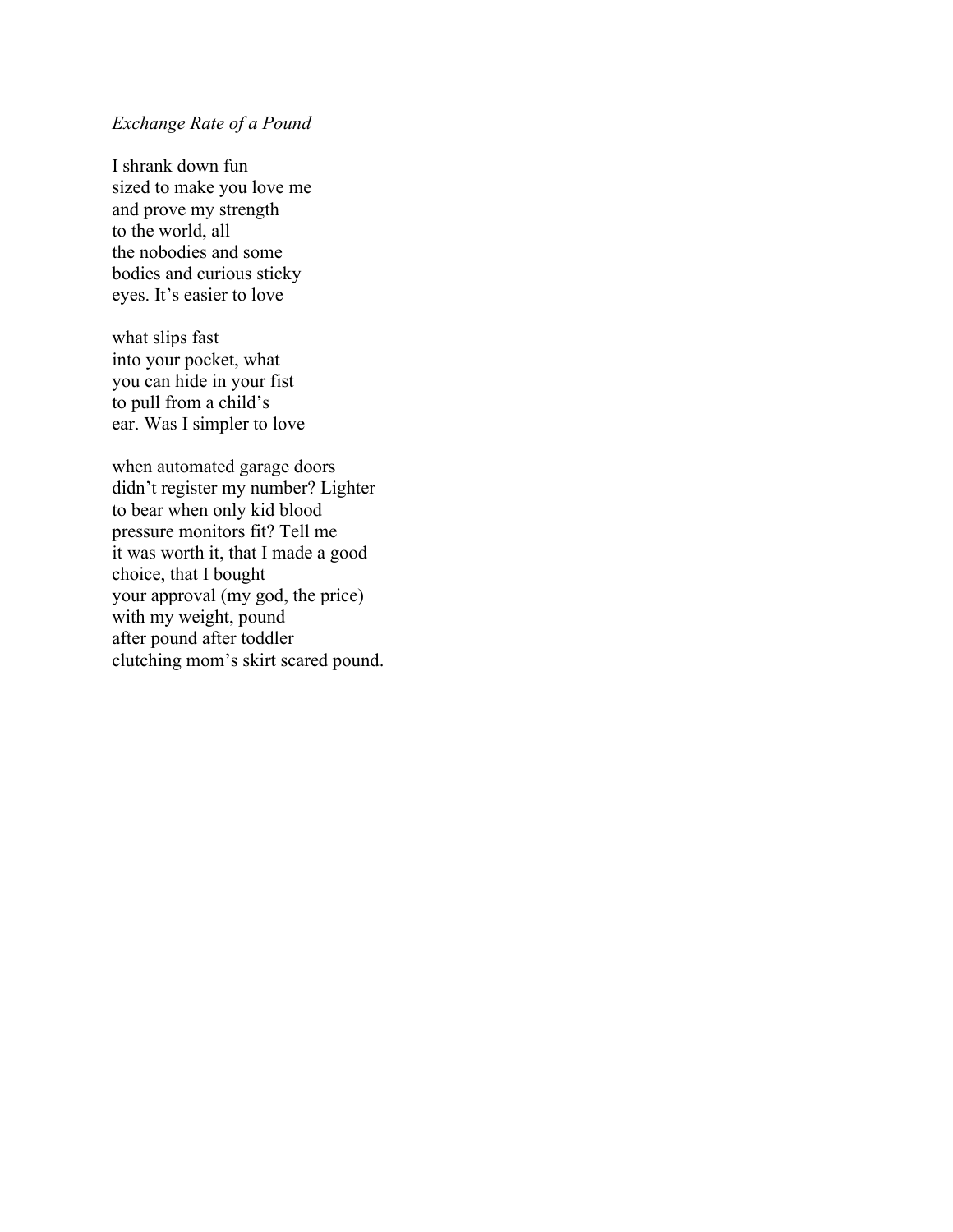## *Filthy Tiger Chai Soap*

That headache clung like a teething child every morning I awoke in New York, and the Hindi filled my mouth thick and blundering as an elephant calf but still I pushed on. Boy, *Ladkaa,* Where is he, *Vo kahaa hai,* All gone, *Sub khatum.*

I wandered the boroughs for miles, wore my boots down to dust, dug up hangnails and ground my bones to dull, aching pulses looking in vain for something you'd adore. Something that would bring me home.

It was in Greenwich Village, between noosed ropes of necklaces and rings made from typewriter keys where I found it. Filthy tiger chai soap, a tiny square of fat and spices shipped from somewhere as foreign and beautiful as you, somewhere so far away and alien that the words to take me back, Home, *ghar*, stuck fast and thick like dry roti in my throat. I choked on the perfectness of it all, teeth titing quick, jaw locking tight. I was an animal, I was the tiger, sloping hunched and silent and mad with cravings for you.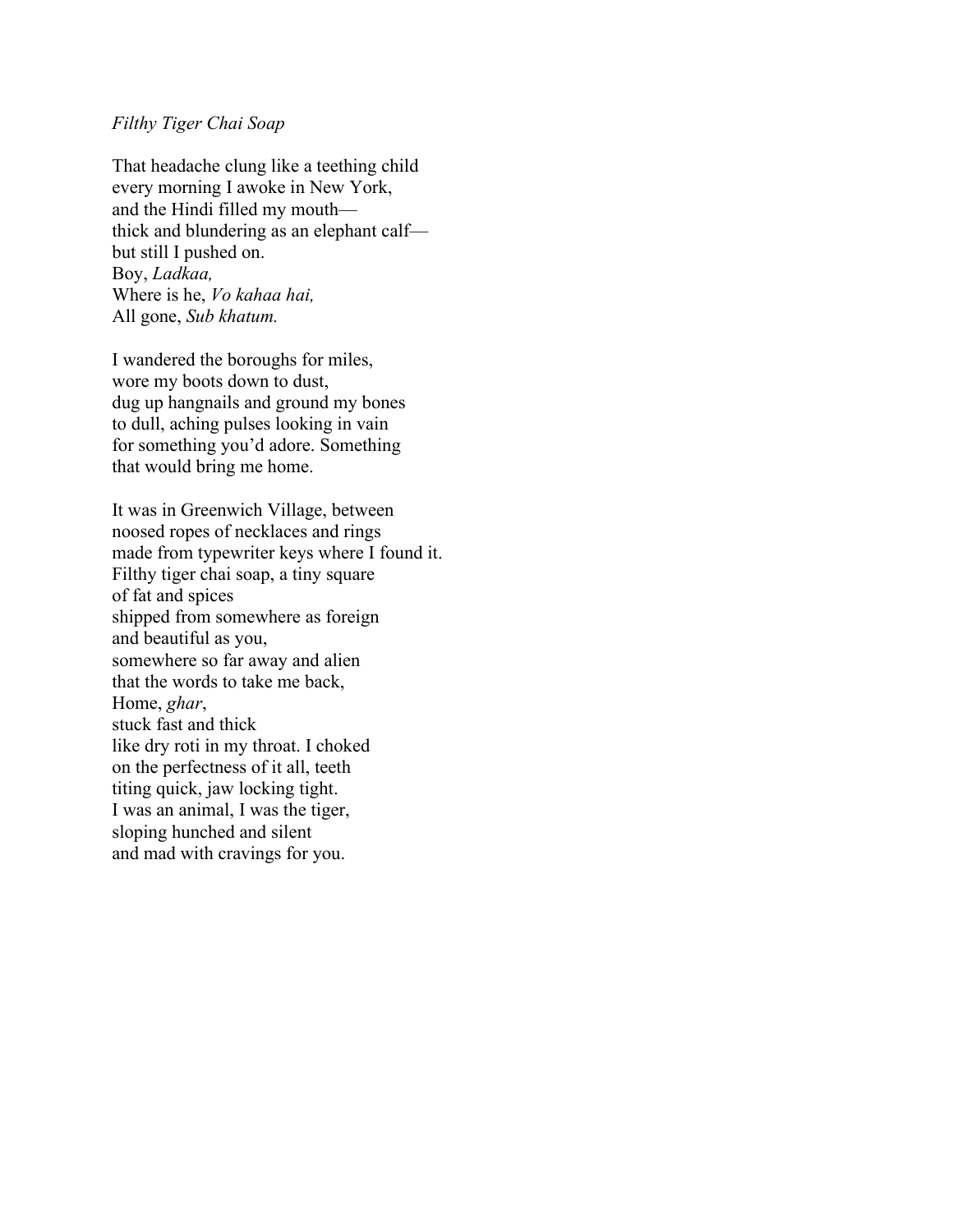### *End of the Harvest Season*

Between the apple trees and past the pumpkin patch, I rode my Shetland pony through Farmer Beebe's orchards down the street. I was five and my pony a horse, a unicorn, a hooved goddess on speed.

Together we flew betweent the fruit laden towers, my creped thighs rubbed raw against the leather, straps burning into my palms and in that instant we were whole, unbroken and alive. Later

in the pasture, her belly thick with hay and me itching for the wild, again we cocktailed together, her anger nipping tighter with each gallop. My beautiful beast turned sharp, bore down on the iron seesaw.

I learned early what it means to take a hit, blood and sharp-nosed pain, lips splitting dark, an over-ripened harvest. It took years to try again, hoisting onto her back, immortal and permanent as a throne. By then

the years had made me heavy, her shaky and old so that I might break her back in a cantor, her athanasia with each stride.